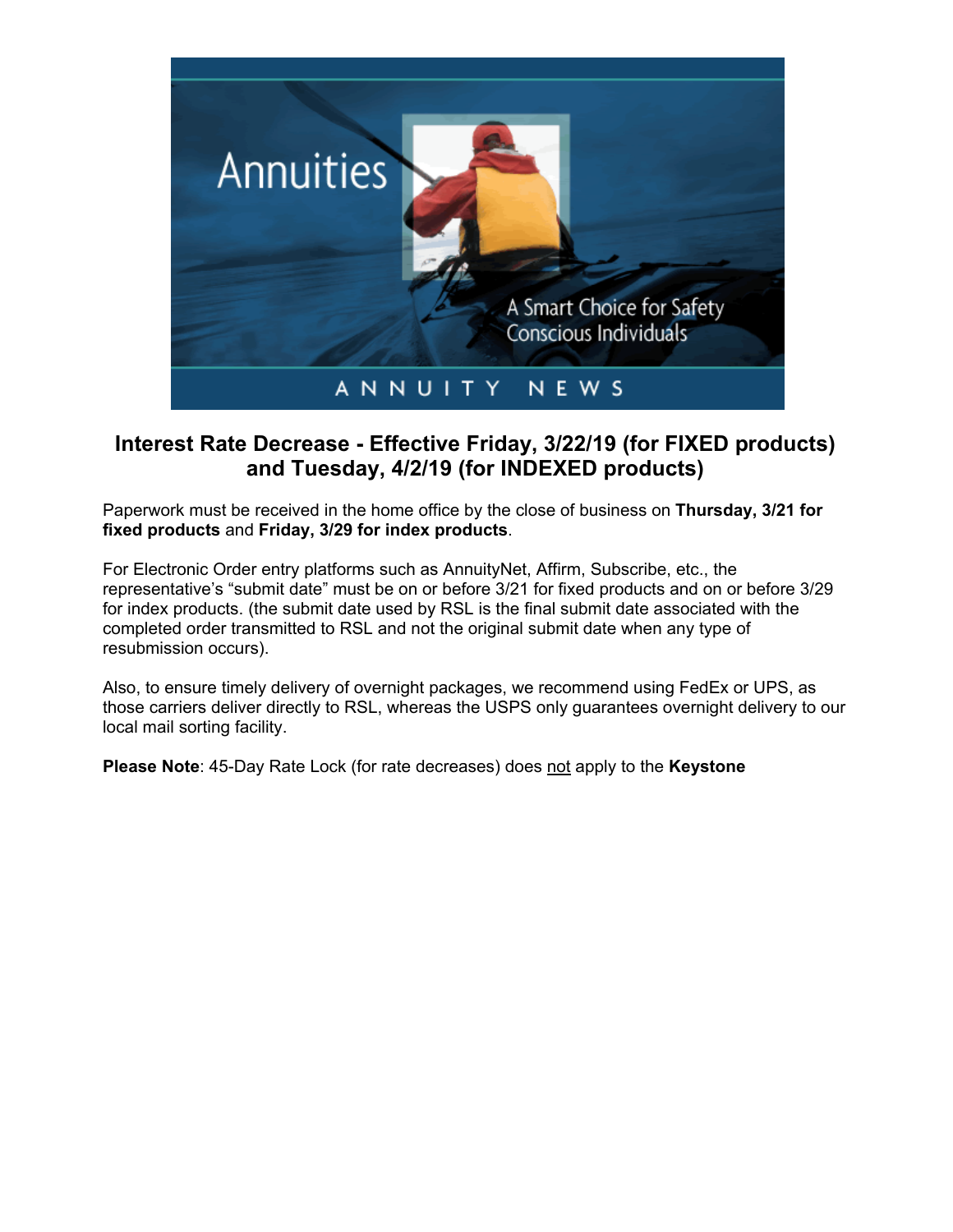**Participation Rate Strategy**. The Participation Rate Strategy is NOT rate locked and will be issued with the Participation Rate in effect on the buy/issue date after paperwork is in good order and premium(s) are received.

|  | For a PDF copy of this rate bulletin, click here (link will remain active for 30 days.) |  |  |  |
|--|-----------------------------------------------------------------------------------------|--|--|--|
|--|-----------------------------------------------------------------------------------------|--|--|--|

| or a risk copy or and rate bancari, choicinors (illus will refind the lot of days.)<br><b>Traditional Fixed Products - Effective 3/22/19</b> |                                                             |                     |                        |  |  |
|----------------------------------------------------------------------------------------------------------------------------------------------|-------------------------------------------------------------|---------------------|------------------------|--|--|
| <b>Submission Deadline is Thursday, 3/21/19</b>                                                                                              |                                                             |                     |                        |  |  |
| <b>Product</b>                                                                                                                               | <b>New Rates</b>                                            | <b>Old Rates</b>    | Change                 |  |  |
|                                                                                                                                              |                                                             |                     |                        |  |  |
|                                                                                                                                              | Base + Bonus /                                              | Base +              | <b>First Year/Base</b> |  |  |
|                                                                                                                                              | <b>Base</b>                                                 | <b>Bonus / Base</b> |                        |  |  |
| Eleos-MVA                                                                                                                                    | 3.15%                                                       | 3.35%               | $-0.20%$               |  |  |
|                                                                                                                                              |                                                             | 3.20%               |                        |  |  |
| Eleos-SP                                                                                                                                     | 3.00%                                                       |                     | $-0.20%$               |  |  |
| <b>Apollo-MVA</b>                                                                                                                            | 4.75%/2.75%                                                 | 4.95%/2.95%         | $-0.20%$               |  |  |
|                                                                                                                                              |                                                             |                     |                        |  |  |
| <b>Apollo-SP</b>                                                                                                                             | 4.60%/2.60%                                                 | 4.80%/2.80%         | $-0.20%$               |  |  |
|                                                                                                                                              |                                                             |                     |                        |  |  |
|                                                                                                                                              |                                                             |                     |                        |  |  |
|                                                                                                                                              | <b>Fixed Index Products - Effective 4/2/19</b>              |                     |                        |  |  |
| <b>Product</b>                                                                                                                               | <b>Submission Deadline is Friday, 3/29/19</b><br><b>New</b> | Old                 |                        |  |  |
|                                                                                                                                              | <b>Rates/Caps</b>                                           | <b>Rates/Caps</b>   | Change                 |  |  |
| <b>Keystone-5</b>                                                                                                                            |                                                             |                     |                        |  |  |
|                                                                                                                                              |                                                             |                     |                        |  |  |
| Annual Pt-to-Pt                                                                                                                              | 5.05%                                                       | 5.45%               | $-0.40%$               |  |  |
| Cap                                                                                                                                          |                                                             |                     |                        |  |  |
| Annual Pt-to-Pt                                                                                                                              | 40.0%                                                       | 40.0%               | <b>No Change</b>       |  |  |
| Par Rate                                                                                                                                     |                                                             |                     |                        |  |  |
| <b>Annual Monthly</b>                                                                                                                        | 5.55%                                                       | 5.95%               | $-0.40%$               |  |  |
| Avg Cap<br><b>Fixed Interest</b>                                                                                                             | 2.95%                                                       | 3.15%               | $-0.20%$               |  |  |
| Rate                                                                                                                                         |                                                             |                     |                        |  |  |
| <b>Keystone-7</b>                                                                                                                            |                                                             |                     |                        |  |  |
|                                                                                                                                              |                                                             |                     |                        |  |  |
| Annual Pt-to-Pt                                                                                                                              | 5.40%                                                       | 5.80%               | $-0.40%$               |  |  |
| Cap                                                                                                                                          |                                                             |                     |                        |  |  |
| Annual Pt-to-Pt                                                                                                                              | 42.0%                                                       | 42.0%               | No Change              |  |  |
| Par Rate                                                                                                                                     |                                                             |                     |                        |  |  |
| <b>Annual Monthly</b>                                                                                                                        | 5.90%                                                       | 6.30%               | $-0.40%$               |  |  |
| Avg Cap                                                                                                                                      |                                                             |                     |                        |  |  |
| <b>Fixed Interest</b><br>Rate                                                                                                                | 2.95%                                                       | 3.15%               | $-0.20%$               |  |  |
| Keystone-10                                                                                                                                  |                                                             |                     |                        |  |  |
|                                                                                                                                              |                                                             |                     |                        |  |  |
| Annual Pt-to-Pt                                                                                                                              | 5.75%                                                       | 6.15%               | $-0.40%$               |  |  |
| Cap                                                                                                                                          |                                                             |                     |                        |  |  |
| Annual Pt-to-Pt                                                                                                                              | 44.0%                                                       | 44.0%               | No Change              |  |  |
| Par Rate                                                                                                                                     |                                                             |                     |                        |  |  |
| <b>Annual Monthly</b>                                                                                                                        | 6.25%                                                       | 6.65%               | $-0.40%$               |  |  |
| Avg Cap                                                                                                                                      |                                                             |                     |                        |  |  |